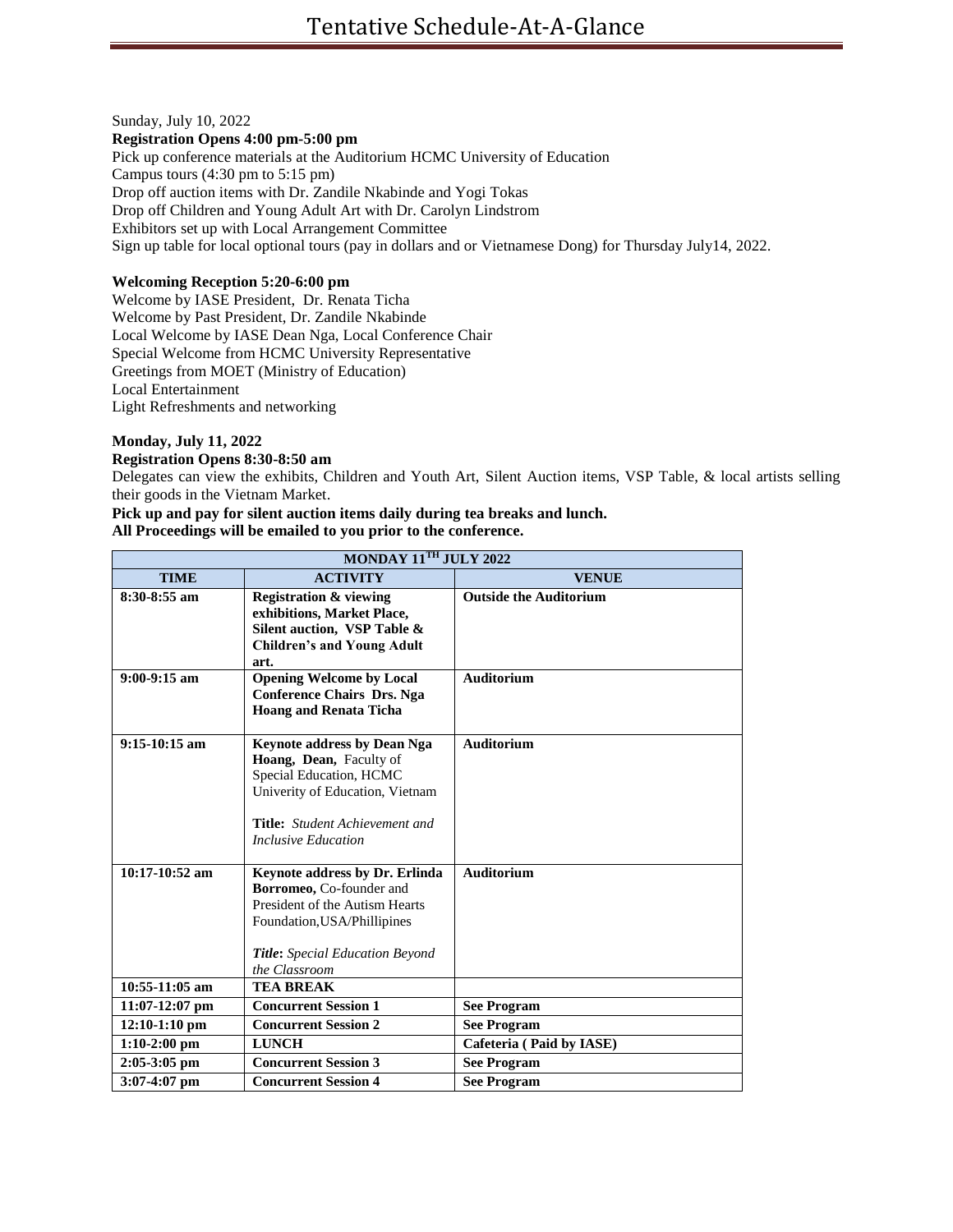| TUESDAY 12TH JULY 2022 |                                                                                                                                                                                                                                                                                 |                               |  |  |
|------------------------|---------------------------------------------------------------------------------------------------------------------------------------------------------------------------------------------------------------------------------------------------------------------------------|-------------------------------|--|--|
| <b>TIME</b>            | <b>ACTIVITY</b>                                                                                                                                                                                                                                                                 | <b>VENUE</b>                  |  |  |
| $8:30 - 8:55$ am       | View silent auction items, Children's<br>Art, Exhibits & Market Place                                                                                                                                                                                                           | <b>Outside the Auditorium</b> |  |  |
| $9:00-10:00am$         | <b>Keynote address by Dr. Viann</b><br>Nam-Phương Nguyễn-Feng,<br>counseling psychologist and assistant<br>professor in the Department of<br>Psychology at the University of<br>Minnesota, USA<br><b>Title:</b> Culturally-Sensitive and<br>Trauma-Informed Education Practices | <b>Auditorium</b>             |  |  |
| $10:05-11:05$ am       | <b>Concurrent Session 5</b>                                                                                                                                                                                                                                                     | <b>See Program</b>            |  |  |
| $11:05-12:05$ pm       | <b>Concurrent Session 6</b>                                                                                                                                                                                                                                                     | <b>See Program</b>            |  |  |
| $12:10-1:10$ pm        | <b>LUNCH</b>                                                                                                                                                                                                                                                                    | Cafeteria                     |  |  |
| $1:15-2:15$ pm         | <b>Concurrent Session 7</b>                                                                                                                                                                                                                                                     | <b>See Program</b>            |  |  |
| $2:20-3:20$ pm         | <b>Concurrent Session 8</b>                                                                                                                                                                                                                                                     | <b>See Program</b>            |  |  |
| $3:25-3:40$ pm         | <b>TEA BREAK</b>                                                                                                                                                                                                                                                                | <b>Outside Auditorium</b>     |  |  |
| 3:45 pm- 4:45<br>pm    | <b>IASE General Membership Meeting</b><br>(Everyone is Welcome)                                                                                                                                                                                                                 | <b>Auditorium</b>             |  |  |

| <b>WEDNESDAY 13TH JULY, 2022</b>          |                                                                                                                                                                                                                                                                                                                                                                       |                                                       |  |  |
|-------------------------------------------|-----------------------------------------------------------------------------------------------------------------------------------------------------------------------------------------------------------------------------------------------------------------------------------------------------------------------------------------------------------------------|-------------------------------------------------------|--|--|
| <b>Cultural Dav</b>                       |                                                                                                                                                                                                                                                                                                                                                                       |                                                       |  |  |
| <b>Come Dressed in your Native Attire</b> |                                                                                                                                                                                                                                                                                                                                                                       |                                                       |  |  |
| <b>TIME</b><br>8:30-8:45 am               | <b>ACTIVITY</b><br><b>Local Chair Announcements and</b>                                                                                                                                                                                                                                                                                                               | <b>VENUE</b><br><b>Auditorium</b>                     |  |  |
|                                           | Welcome                                                                                                                                                                                                                                                                                                                                                               |                                                       |  |  |
| $8:45-9:45$ am                            | Keynote Address by Dr. Phuong N. Le,<br>Co-Founder & President of the Consortium<br>to Advance School Psychology -<br>International (CASP-I), freelanced public<br>speaker, trainer, and writer in psychology<br>and education, Vietnam.<br>Title: Knowledge of Vietnamese Special<br><b>Education and Psychology Faculty towards</b><br>Specific Learning Disability | <b>Auditorium</b>                                     |  |  |
| 9:50-10:50 am                             | <b>Concurrent Session 9</b>                                                                                                                                                                                                                                                                                                                                           | See Program                                           |  |  |
| 10:55-11:10 am                            | <b>TEA BREAK</b>                                                                                                                                                                                                                                                                                                                                                      | <b>Outside Auditorium</b>                             |  |  |
| $11:15-12:15$ pm                          | <b>Concurrent Session 10</b>                                                                                                                                                                                                                                                                                                                                          | See Program                                           |  |  |
| $12:20-1:20$ pm                           | <b>LUNCH</b>                                                                                                                                                                                                                                                                                                                                                          | Cafeteria                                             |  |  |
| $1:25-2:25$ pm                            | <b>Concurrent Session 11</b>                                                                                                                                                                                                                                                                                                                                          | See Program                                           |  |  |
| $2:30-3:30$ pm                            | <b>Closing Session</b>                                                                                                                                                                                                                                                                                                                                                | <b>Auditorium</b>                                     |  |  |
| 3:30-3:35<br>5:00-7:30 pm                 | <b>Conference Evaluations</b><br>Gala Dinner                                                                                                                                                                                                                                                                                                                          | <b>Auditorium</b><br><b>HCMC College of Education</b> |  |  |